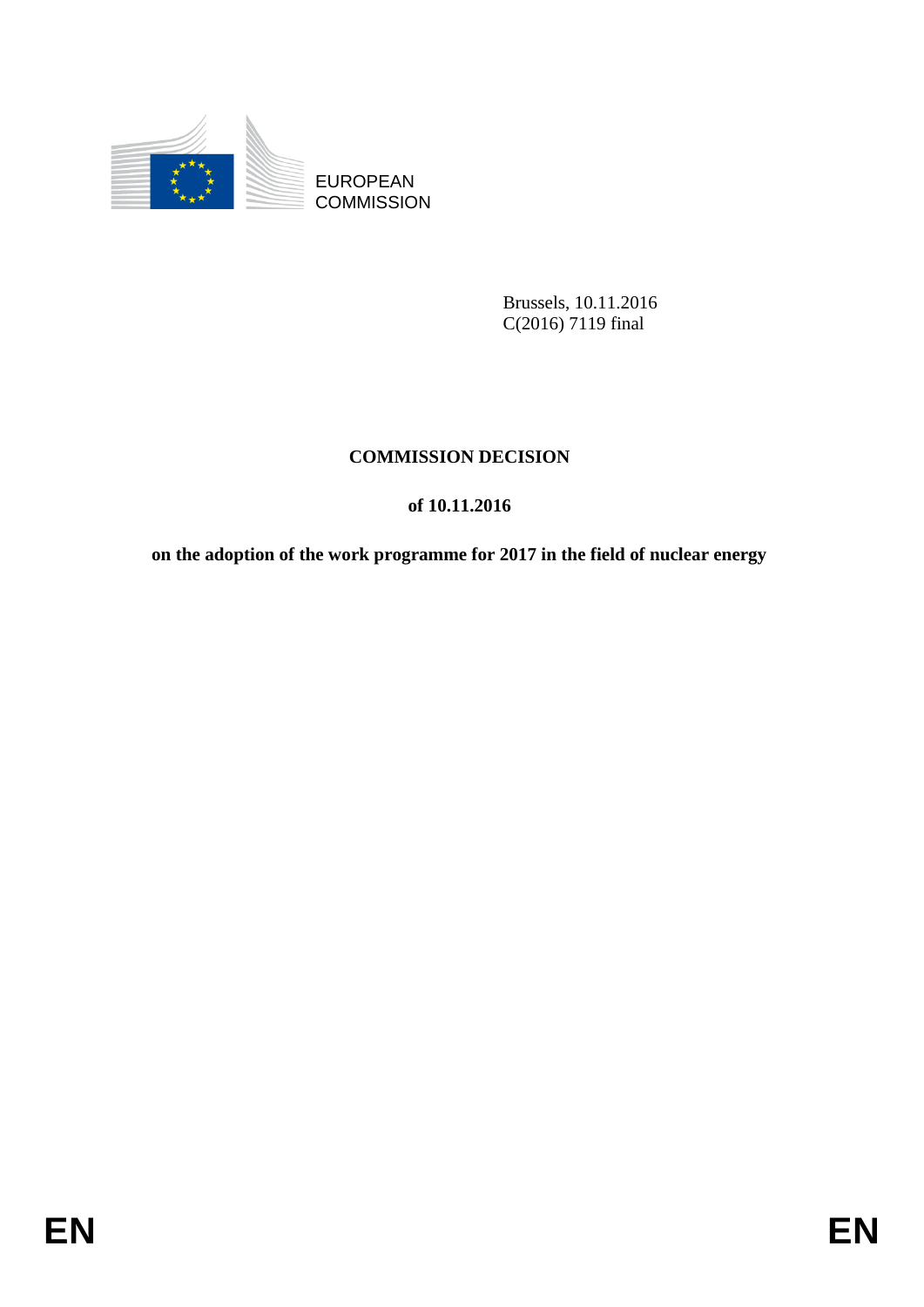## **COMMISSION DECISION**

## **of 10.11.2016**

# **on the adoption of the work programme for 2017 in the field of nuclear energy**

## THE EUROPEAN COMMISSION,

Having regard to the Treaty establishing the European Atomic Energy Community,

Having regard to the Treaty on the Functioning of the European Union,

Having regard to Regulation (EU, Euratom) No 966/2012 of the European Parliament and of the Council of 25 October 2012 on the financial rules applicable to the general budget of the Union<sup>1</sup>, and in particular Article 84 $(2)$  thereof,

Having regard to Commission Regulation (Euratom) No 302/2005 of 8 February 2005 on the application of Euratom safeguards<sup>2</sup>, and the tasks resulting from specific powers directly conferred on the Commission by the Euratom Treaty under Chapters III and VII and Article 174,

Having regard to Council Directive 2009/71/Euratom of 25 June 2009 establishing a Community framework for the nuclear safety of nuclear installations<sup>3</sup>,

Having regard to Council Directive 2011/70/Euratom of 19 July 2011 establishing a Community framework for the responsible and safe management of spent fuel and radioactive waste<sup>4</sup>,

Whereas:

- (1) For the purposes of the implementation of activities in the field of nuclear energy, the work programme for 2017 should be adopted.
- (2) The work programme constitutes a financing decision within the meaning of Article 84(2) of Regulation (EU, Euratom) No 966/2012 and Article 94 of Commission Delegated Regulation (EU) No 1268/2012 of 29 October 2012 on the rules of application of Regulation (EU, Euratom) No 966/2012.
- (3) This Decision should allow for the payment of default interest on the basis of Article 92 of the Financial Regulation and Article 111(4) of Delegated Regulation (EU) No 1268/2012.
- (4) For the application of this Decision, it is appropriate to define the term 'substantial change' within the meaning of Article 94(4) of Delegated Regulation (EU) No 1268/2012,

 $\mathbf{1}$  $\frac{1}{2}$  OJ L 298, 25.10.2012, p. 1.

<sup>&</sup>lt;sup>2</sup> OJ L 54, 28.2.2005, p. 1.<br>
OJ L 172, 2.7.2000, p. 18

 $\frac{3}{4}$  OJ L 172, 2.7.2009, p. 18.

OJ L 199, 2.8.2011, p. 48.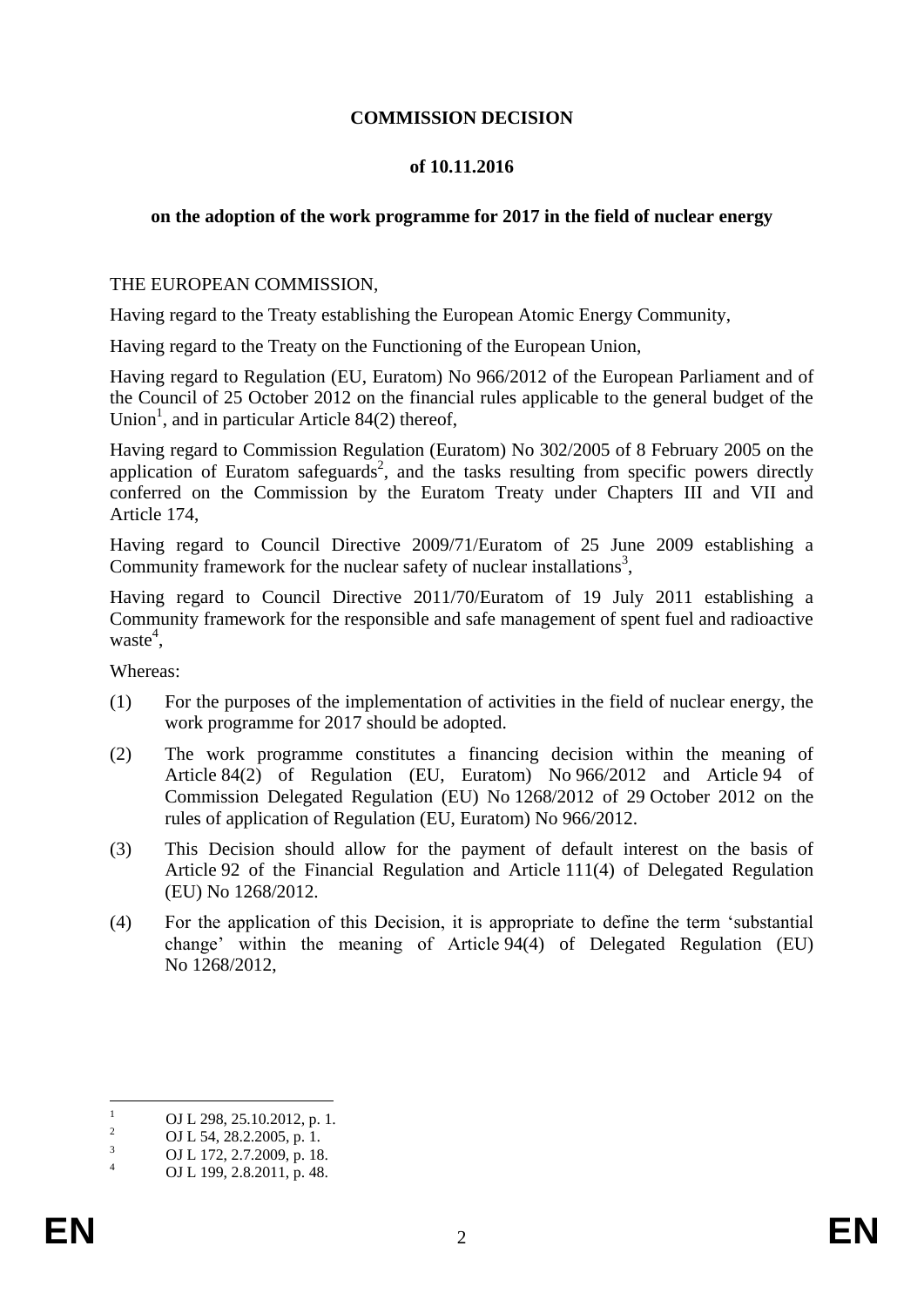# *Article 1*

## *The work programme*

The annual work programme in the field of nuclear energy for 2017, as set out in the Annex, is adopted.

The annual work programme constitutes a financing decision within the meaning of Article 84 of the Financial Regulation.

# *Article 2*

#### *Union contribution*

The maximum contribution for the implementation of the programme for 2017 is set at EUR 26 850 000, to be financed from the following budget lines of the general budget of the European Union for 2017:

(a) budget line 32 03 01: EUR 23 750 000;

(b) budget line 32 03 02: EUR 3 100 000.

The appropriations provided for in the first paragraph may also cover interest due for late payment.

The implementation of this Decision is subject to the availability of the appropriations provided for in the draft budget for 2017 after the adoption of the budget for 2017 by the budgetary authority or as provided for in the system of provisional twelfths.

# *Article 3*

#### *Flexibility clause*

Cumulated changes<sup>5</sup> to the allocations to specific actions not exceeding 20 % of the maximum contribution set in Article 2 of this Decision shall not be considered to be substantial within the meaning of Article 94(4) of Delegated Regulation (EU) No 1268/2012 where those changes do not significantly affect the nature of the actions and objectives of the work programme. The increase of the maximum contribution set in Article 2 of this Decision shall not exceed 20 %.

 $\overline{5}$ <sup>5</sup> These changes may come from assigned revenue made available after the adoption of the financing decision.